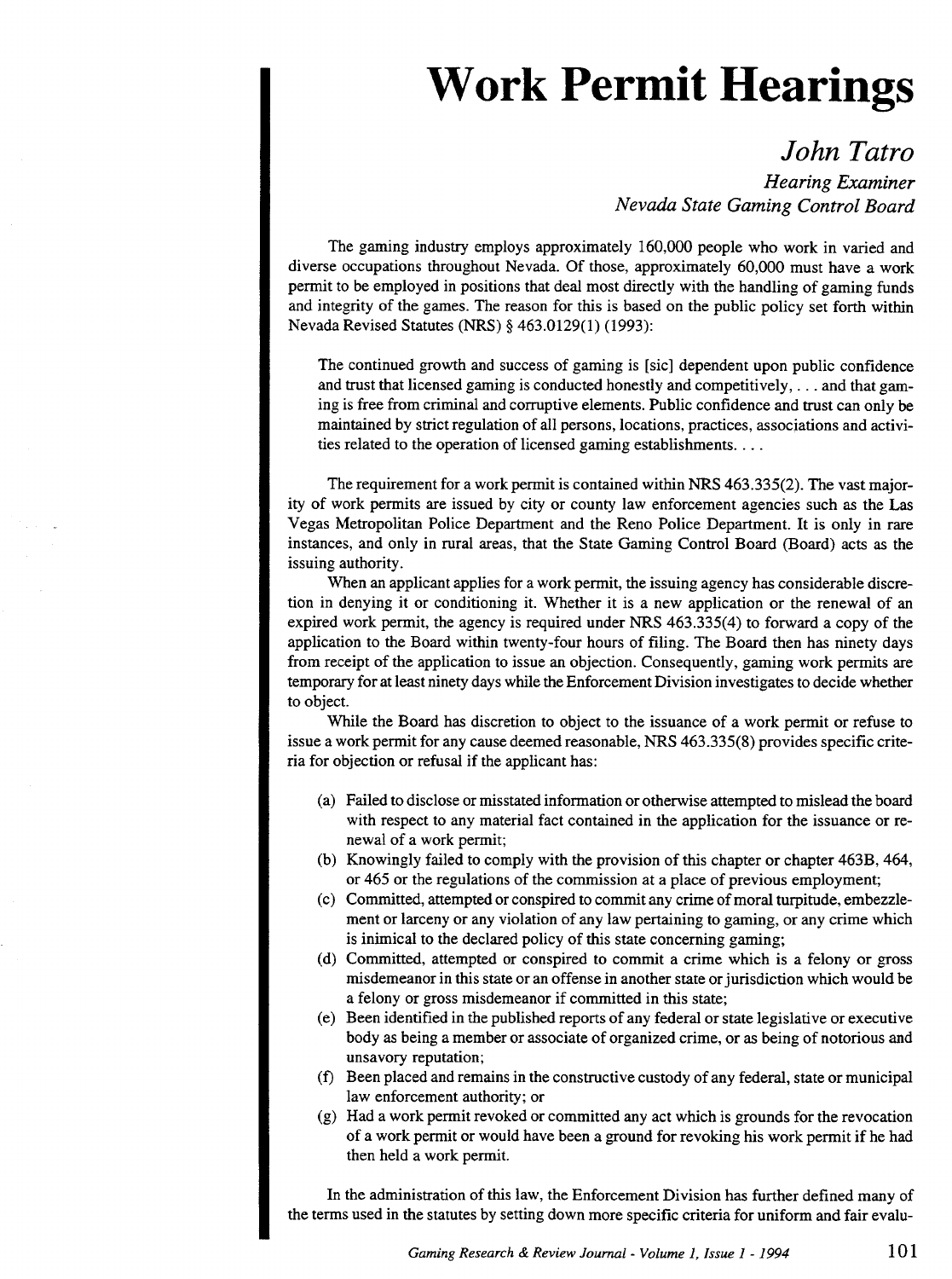ation of work permit applicants. The following general areas are used when objecting to or denying the issuance of a work permit:

- Having committed, conspired or attempted to cheat at gambling, to embezzle from a licensed gaming establishment, or to violate any law pertaining to gaming in any jurisdiction within the last ten years; or
- Having committed, conspired or attempted to commit any crime of theft which is a felony or gross misdemeanor, including robbery, burglary, embezzlement, larceny, within the last ten years or if a person has committed, conspired or attempted to commit any crime of theft which is a misdemeanor, including petit embezzlement, petit larceny, shoplifting, within the last three years.

Any crime of theft ranging from shoplifting to grand larceny is considered a serious offense. However, cheating or stealing in a gaming establishment are by far the most severe. Depending upon the act and an applicant's culpability, these offenses could conceivably preclude one from ever obtaining a work permit.

• Having committed, conspired or attempted to commit any violent crime within the last ten years.

To comply with the public policy of ensuring that the industry is free from criminal and corruptive elements and that the public trust and confidence are maintained, the Board is reluctant to approve a work permit for an applicant involved in crimes such as murder, rape, assault, and child abuse.

• Having committed, conspired or attempted to distribute or sell illegal narcotics within the last ten years.

Illegal narcotics are also a threat to the gaming industry and are treated as such by the Board. The illegal use of drugs can be an expensive activity. Because gaming employees are exposed to substantial amounts of cash, they must be treated as a potential risk if they are using drugs. Moreover, those involved in the sale of illegal drugs, particularly individuals selling to gaming employees, are considered a major threat to the industry.

• Being on parole or probation.

> The Board is very concerned with those who are on parole or probation. Obviously, public trust and confidence would not be maintained if probationers and parolees were regularly employed in the industry.

It is important to note that the listed conditions are guidelines, and are only a portion of the factors considered. The Enforcement Division evaluates an applicant's entire background before making a final determination. For instance, mitigating circumstances such as fulfillment of court-imposed sanctions, compliance with parole and probation requirements and the frequency, severity, and recency of criminal activity are also assessed. Because there are so many variables, each applicant must be evaluated on a case-by-case basis. The final authority for lodging an objection lies with the Board, or the Board may delegate the function to the Enforcement Division Chief. The current policy gives the Chief the responsibility to ensure neutrality in the hearing process.

The applicant has the right to request a hearing concerning the denial of or objection to the issuance of a work permit. This must be accomplished within sixty days of the notice to the applicant of the objection.

The law gives individual Board members the option of conducting the hearing themselves, or appointing a hearing examiner to conduct the hearing in their place. The Board has elected to appoint a full-time hearing examiner to perform this function. The hearing examiner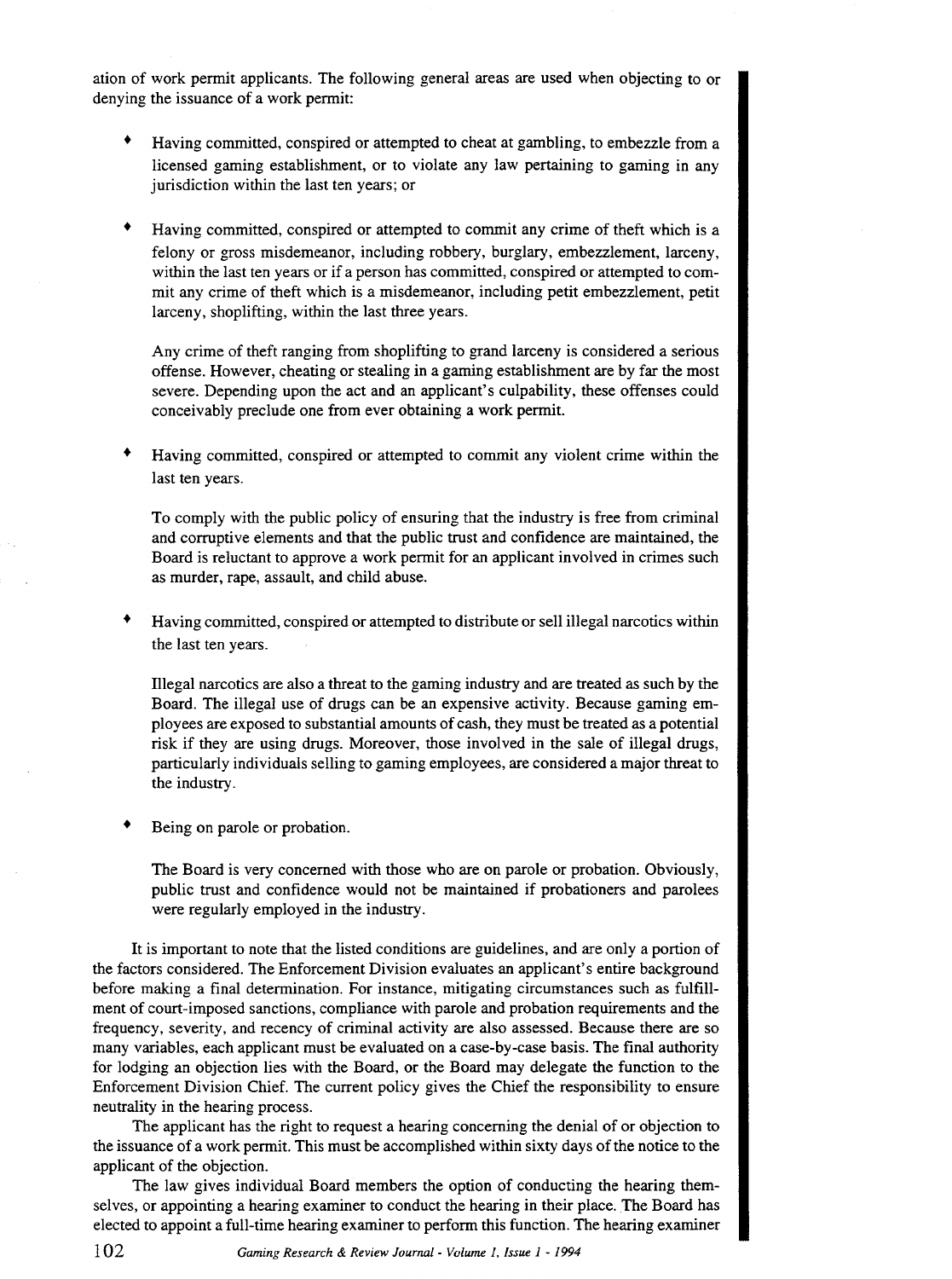conducts the hearing, reviews the testimony and evidence, and then makes a recommendation to the Board. The Board is not bound by the hearing examiner's recommendation, but takes it into consideration when making its decision. The Board may sustain or reverse the objection to the issuance of the work permit. Another fairly new option is to reverse the objection and allow for the issuance of a limited (conditioned) work permit. The limited period allows for restricting where and in what capacity an applicant may be employed as well as ordering random substance abuse testing.

Once a request for a hearing is received by the hearing examiner, every effort will be made to schedule a hearing within one month. Hearings are conducted throughout the state depending upon the location of the applicant. To accommodate the needs of applicants in remote areas, all or part of the hearings may be conducted by telephone.

There are two types of work permit hearings. The first is conducted pursuant to NRS 463.335(7) within sixty days of the objection. The second is a reconsideration hearing conducted pursuant to Nevada Gaming Commission Regulation *4)* 75. Both are conducted similarly. At the hearing, the hearing examiner will take any testimony deemed necessary. Specifically, the applicant's arrest history is reviewed in its entirety. Each arrest is discussed beginning with the first and ending with the most recent. An enforcement agent

**There are two types of work permit hearings. The first is conducted pursuant to NRS 463.335(7) within sixty days of the objection. The second is a reconsideration hearing conducted pursuant to Nevada Gaming Commission Regulation 4.175.** 

provides the date, charge, disposition, and a brief summary of the circumstances surrounding the arrest. The applicant then has the opportunity to give their version of the incident. The arrests discussed in the hearing are not limited to only those used as grounds for the objection, but include all arrests regardless of their disposition.

In addition to an in-

depth discussion of the applicant's criminal history, the hearing officer also takes testimony regarding the applicant's failure, or alleged failure, to properly fill out an application for a work permit. Due to the voluminous number of applications filed, the Board must rely heavily on the information provided by applicants. Therefore, the Board requires full disclosure - any omission or attempted deceit will result in an objection.

In many instances, a major contributing element to the applicant's criminal history is chemical dependency. If this is the case, the applicant will be required to detail the chronology of their involvement with drugs or alcohol, the severity of their addiction, and the measures they have taken to control their dependency. It is important to review these factors to determine whether the applicant continues to pose a threat to the industry. For instance, an applicant with an extensive arrest record directly attributable to a crack cocaine addiction will be questioned extensively concerning any treatment received and recency of drug use. If only six months have passed since the last usage, it would be difficult to conclude with confidence that the applicant would remain drug-free. However, if three years have passed and the applicant has attended drug counseling, then perhaps it could be concluded that the chance of relapse is more remote.

An overview of the applicant's work and family history is also addressed in the hearing. Often an applicant's stable employment record and responsible family history will mitigate a single indiscretion. In determining about whether an individual poses a threat to the gaming industry, it is imperative to look at their entire lifestyle.

It is the responsibility of the applicant to arrange for any witnesses testifying in their behalf. As a matter of policy, the Board does not issue subpoenas in work permit matters.

In hearings conducted pursuant to NRS 463.335(7), the Board is required to issue a decision within forty-five days of the hearing. As a result, all of the work permit cases are decided by the Board at the monthly meeting following the hearing. The hearing examiner submits a written recommendation and the entire record to the Board members for their review approximately one week before their meeting.